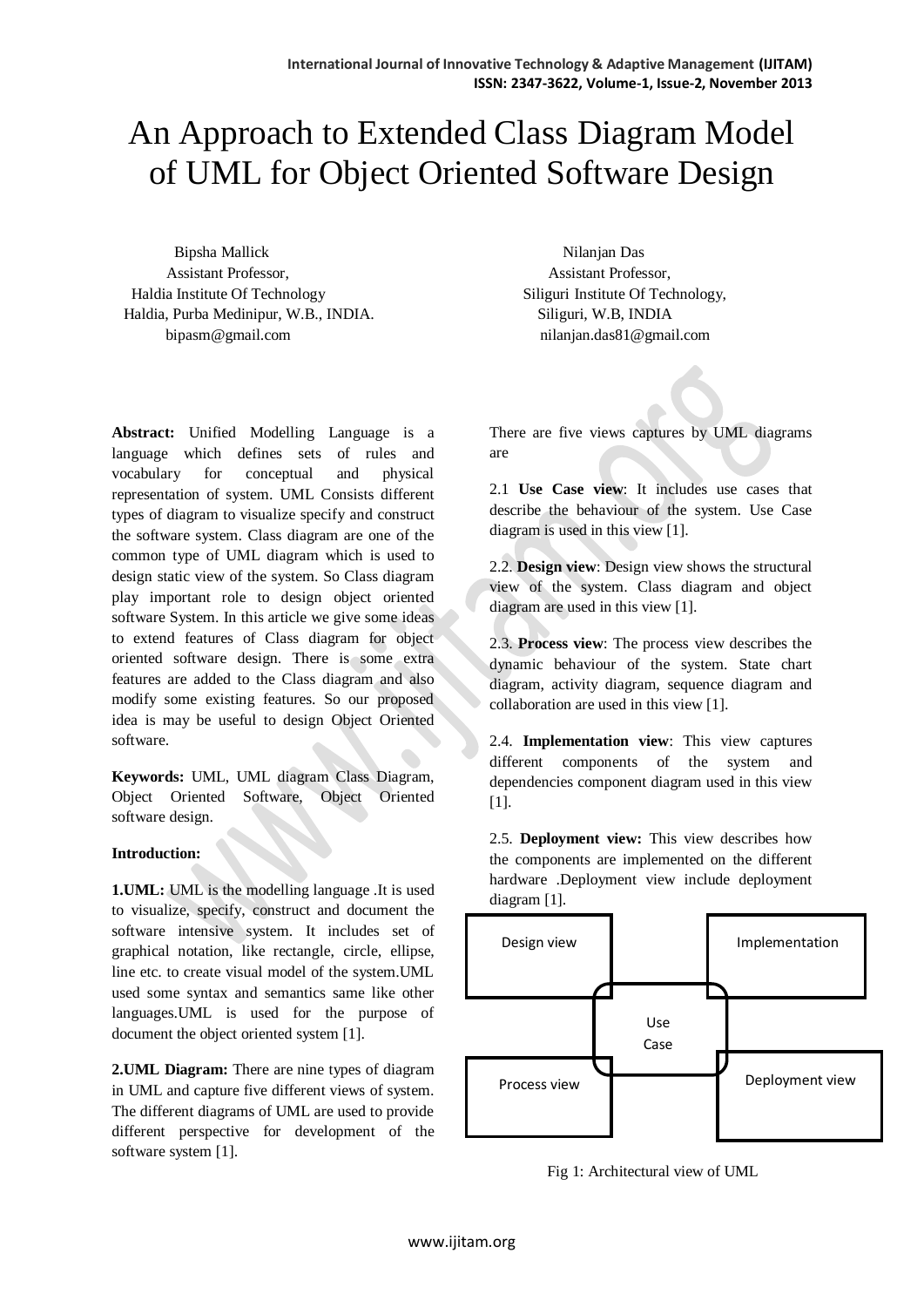Class Diagram: Class diagram provides set of classes, interfaces and their relationship. Class diagram is the common modelling technique in the object oriented system. This diagram presents the static view of the system.

Classes in the class diagram are basic building block of any object oriented system. Class is the collection of similar types of object. Attributes and operations are the member of class.

## Terminology

Class: Graphically class represent by the rectangle in class diagram. This Rectangular diagram of class are compartmentalise by three parts. The different part of the class diagram is Name of class, attributes and operation.

Name: Name of class is the text or string .This part shows at the top of the diagram of class. Name is the first compartment.



Fig 2: Name of Class Diagram

Attributes: Attributes are the data member of class. There is one or more attribute in the class .Graphically attributes are compartmentalized at below of Name compartment.



Fig 3: Name and Attribute of Class Diagram

operations: operations are the member function of class. There is one or more operation may be exist in the class .Graphically attributes are compartmentalized at below of Attribute compartment. operations shows the behaviour of the class.





Fig 4: Name, Attribute and Operation of Class Diagram

- 1. Dependencies: Dependency is the one kind of relationship where one class can depend on another. Graphically dependency represent by dashed line.
- 2. Association: association is the relationship where one class is connected to other class. Graphically association are represent by solid line.
- 3. Generalization: Generalization shows the relationship between parent and child classes. So inheritance is the generalization of relationship. Graphically it represent by solid line with triangle shape arrow.
- Aggregation: One class represents a larger thing which consists of smaller things. This kind of relation is called aggregation. Graphically it represent by solid line with open diamond.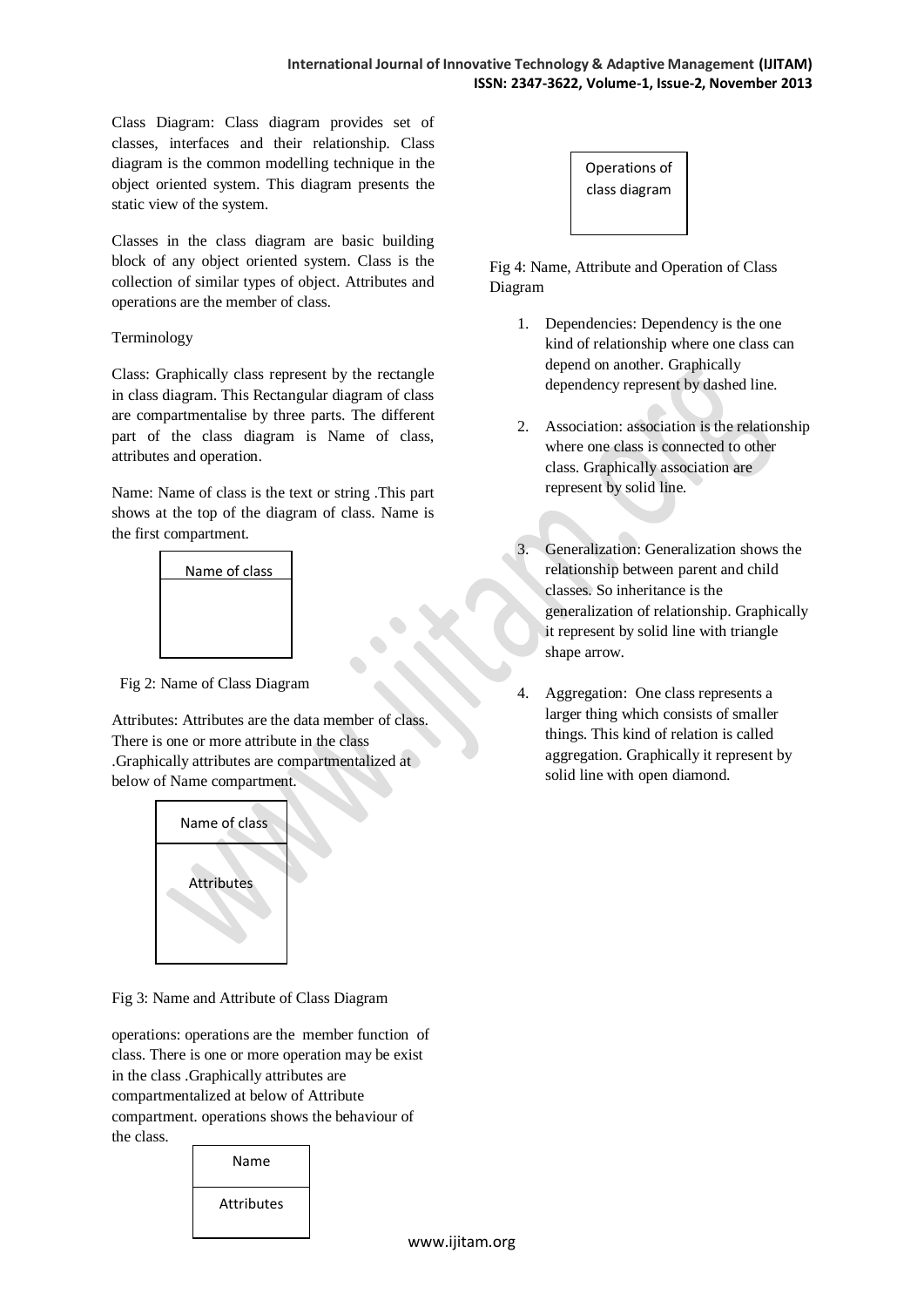## **International Journal of Innovative Technology & Adaptive Management (IJITAM) ISSN: 2347-3622, Volume-1, Issue-2, November 2013**



## Fig 5: Different relations of class diagram

## **Proposed Idea:**

Here we added some extra features and also modify existing feature in the class diagram .So we add notation for static member of class. Static member is the important member of class which are not instantiated so these member are called class variable. Here static member are graphically compartmentalized within both member of class as attribute and operations. Static member are separated by dotted line within attribute and operation part of diagram and static member represents graphical symbol &.

Example of class:

 Class Student { public String name;

Fig 6: Extended class diagram

## **Visibility:**

The visibility means how members of class are accessible from outside or inside of the class. There are three types of access specifies used in the class such as public, private and protected. public members of class are accessible or visible from outside of the class. private member are not accessible from outside of class ,it is only accessible within the class. protected members are accessible within immediate subclass of super class. Graphically these access specifiers are represented by different notation.

## Notation are

- 1. public represent by +
- 2. private represent by –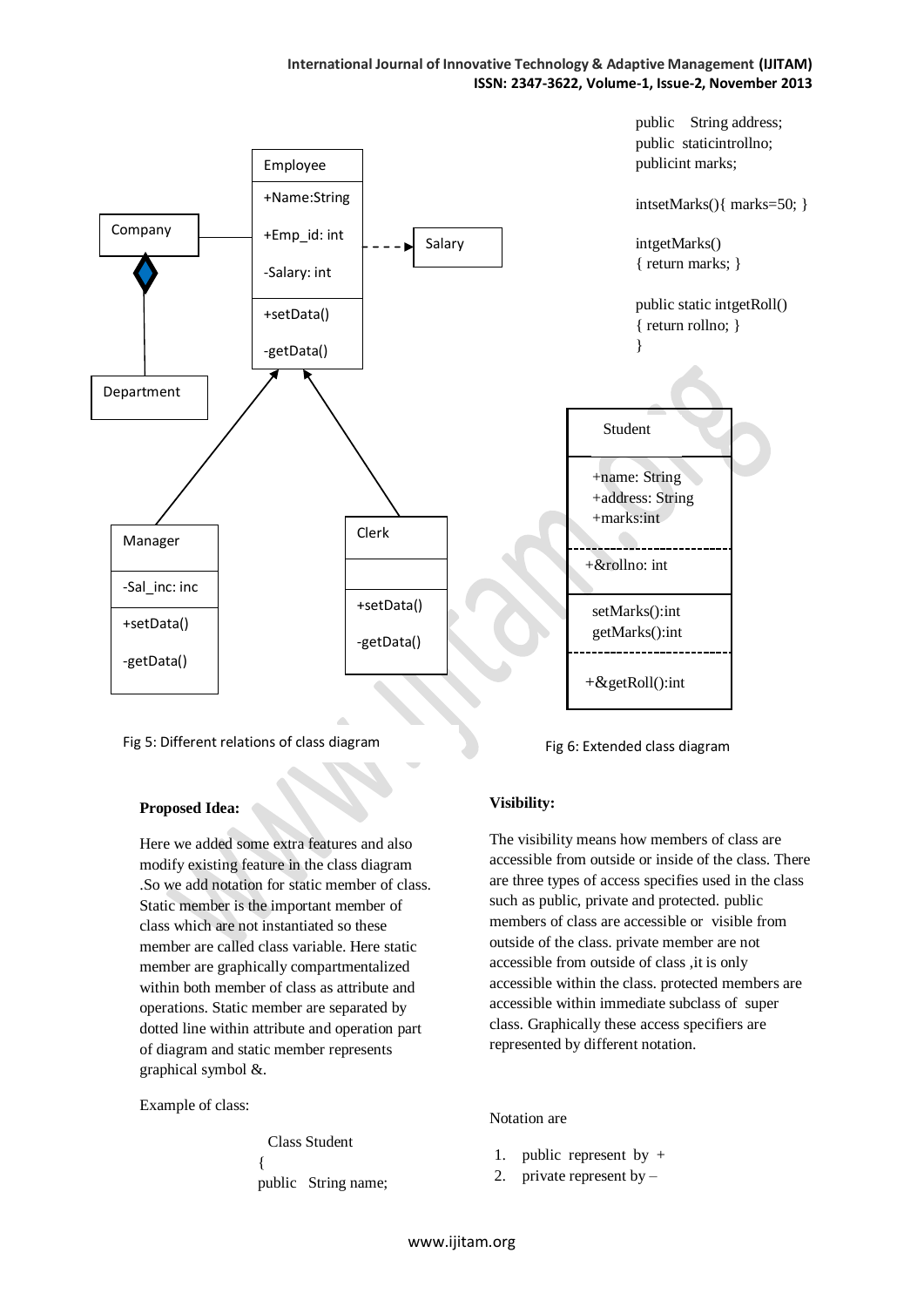3. protected represent by #.

These are the existing visibilities .In our proposed area we have change the way of presentation of visibilities in the class diagram. In fig we show the presentation of visibilities in different way.

Interface and Abstract class:

There is no added graphical notation for represent the abstract class and interface. within the class diagram name tag represent the abstract class and interface. So in this paper we add separate graphical notation for abstract class and interface .Here abstract class represent by round rectangle in modified diagram and interface represent by round rectangle with filled circle in name tag section.



Fig 12: Modified interface